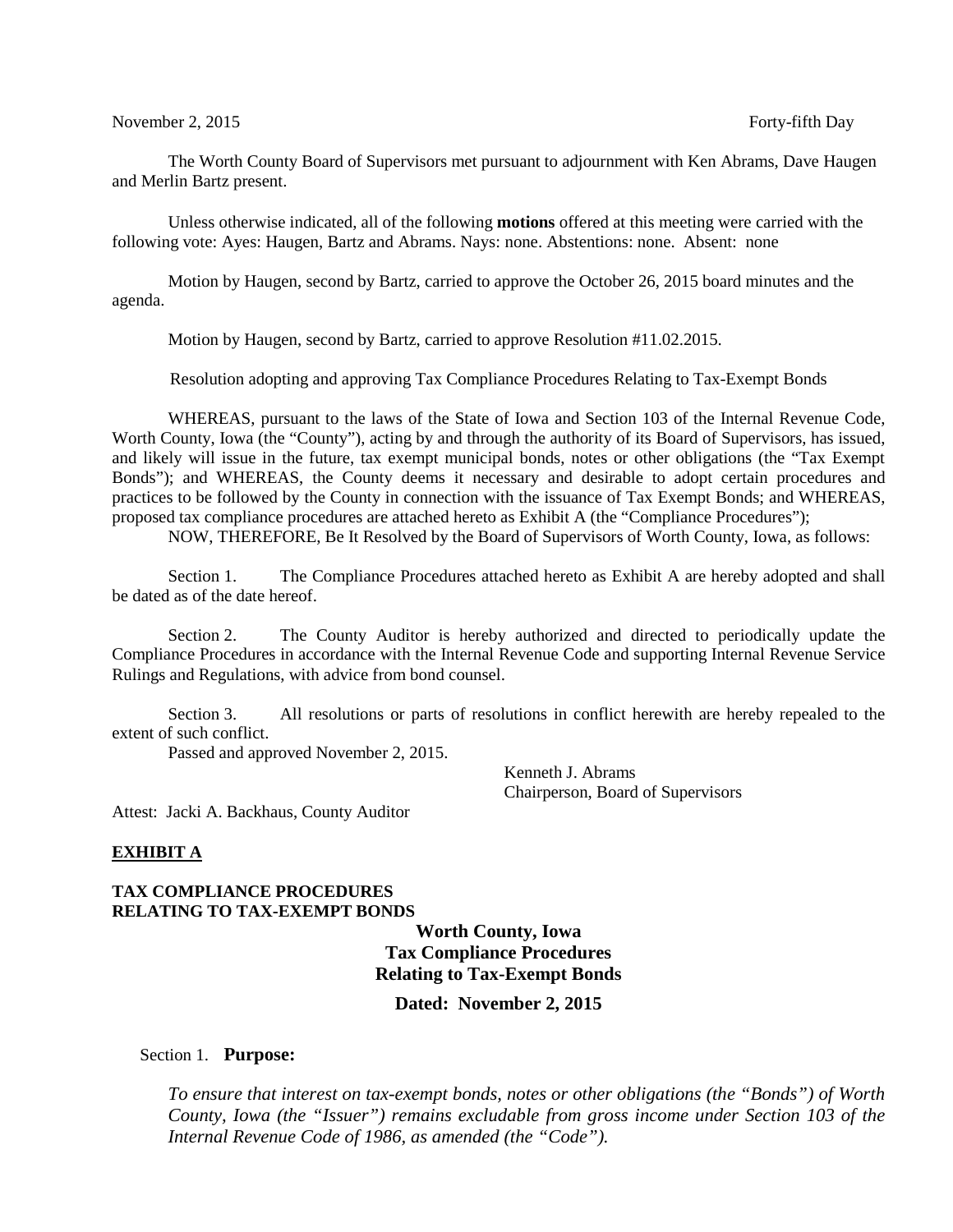These written procedures shall be followed by the Issuer in connection with its issuance of Bonds:

## Section 2. **Expenditure/Use of Proceeds:**

- Expenditure of Bond proceeds will be maintained and/or coordinated with the County Auditor (the "Compliance Officer") for consistency with the Bond documents, including any applicable resolutions, loan agreements, tax/arbitrage/closing certificates or other operative document (referred to collectively as "Bond Documents").
- The Issuer has separately established procedures for preparation and review of requisitions of Bond proceeds through the accounting system of the Issuer. To such end, the Compliance Officer shall:

a. account and record how the Bond proceeds are spent (including investment earnings and including reimbursement of expenditures made before bond issuance) and maintaining records identifying Bond-financed or refinanced assets (e.g., land, buildings, improvements, facilities, furnishings or equipment) (the "Bond-Financed Property"), including the average economic life of such Bond-Financed Property and allocation of such Bond-Financed Property to private use or other nonqualifying use.

b. create the required funds/accounts (and any necessary subaccounts) required by the Bond Documents (i.e. sinking funds, debt service funds, debt service reserve funds, project funds, etc.), and if such funds are not required by the applicable Bond Documents, create such funds and accounts, into which proceeds of a Bond issue will be deposited. For all construction projects, a project or construction fund shall be established to track expenditures for the projects. (Referred to herein as the "Project Fund.") (In the event the Bond Documents require a trustee, paying agent or other entity to create and hold such funds and accounts, the Compliance Officer will monitor such funds and accounts accordingly).

c. review and monitor all requisitions, draw schedules, draw requests, invoices and bills for payment from the Project Fund, and determine whether such payments are appropriate and consistent with the Bond Documents and use of the Bond proceeds.

d. make and account for all payments from the Project Fund and any other funds created (i.e. sinking funds, debt service funds, debt service reserve funds, etc.).

- None of the proceeds of Bonds will be used to reimburse the Issuer for costs of a capital project paid prior to the date of issuance of the Bonds unless the Issuer shall have fully complied with the provisions of Section 1.150-2 of the Treasury Regulations with respect to such reimbursed amounts, and those provisions are summarized in Exhibit 1 hereto.
- The Compliance Officer will make a "final allocation" of Bond proceeds to uses not later than 18 months after the in-service date of the Bond-Financed Property (and in any event not later than 5 years and 60 days after the issuance of the Bonds or not later than 60 days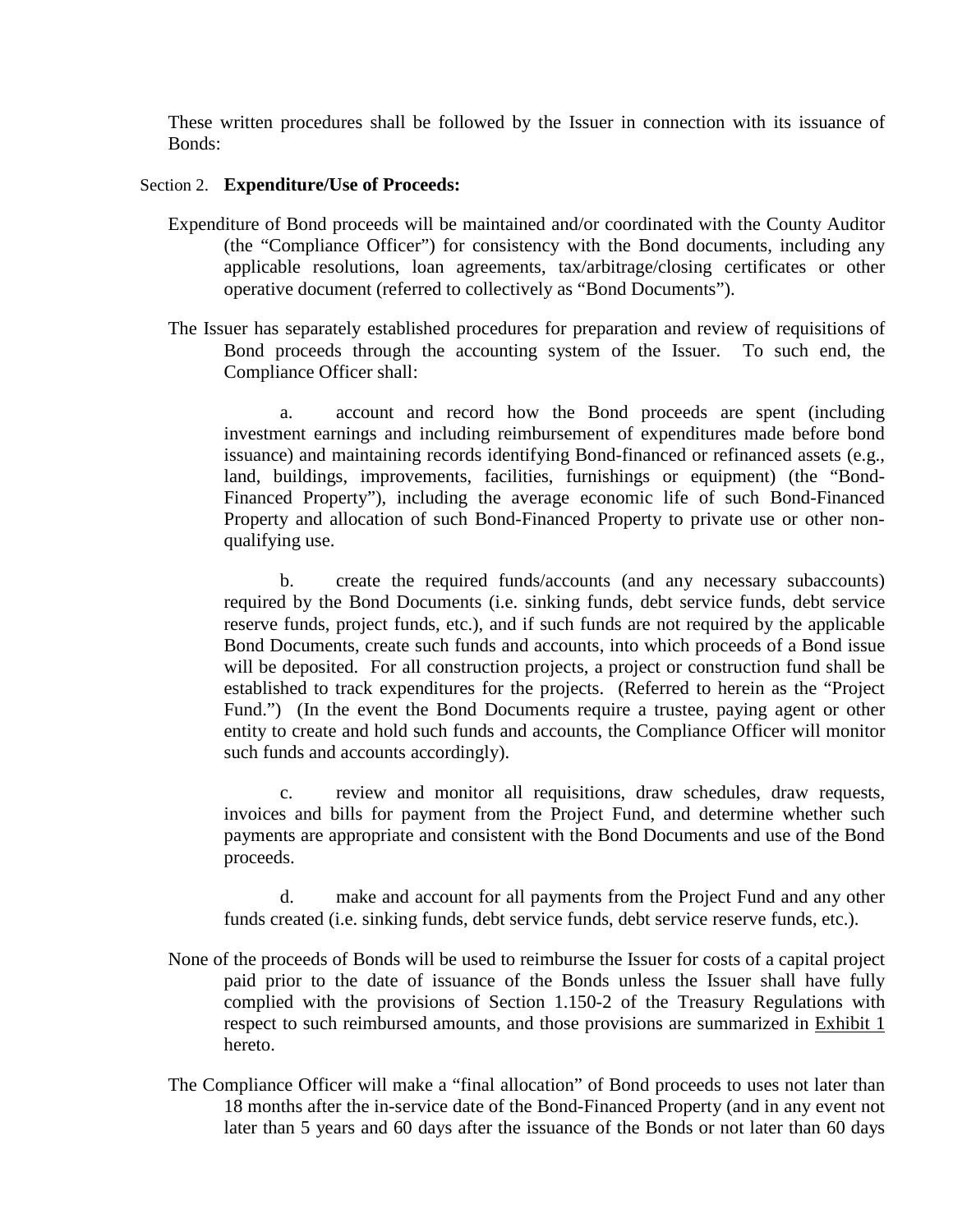after earlier retirement of the Bonds) in a manner consistent with allocations made to determine compliance with arbitrage yield restriction and rebate requirements.

- Expenditure of proceeds of Bonds will be measured against the Issuer's expectation, as set forth in the Bond Documents, to proceed with due diligence to complete the capital project and fully spend the net sale and investment proceeds within three years.
- If there are any Bond proceeds remaining other than in a reserve or debt service fund established pursuant to the Bond Documents after completion of the projects, such proceeds shall be applied in a manner consistent with the applicable Bond Documents or pursuant to advice from Bond Counsel/Special Tax Counsel.
- In the event that Bond proceeds are to be used to make a grant to an unrelated party, a grant agreement will be reviewed prior to execution for compliance with the Code. Such agreement will be approved by the Issuer's Attorney or Bond Counsel and the Compliance Officer. The repayment of any portion of a grant by the grantee shall be treated as unspent Bond proceeds.

### Section 3. **Use of Bond-Financed Property:**

- Use of Bond-Financed Property when completed and placed in service will be reviewed and continually monitored by the Compliance Officer.
- The Compliance Officer shall monitor all private use or private payments with respect to Bond-Financed Property by nongovernmental entities and the use thereof throughout the term of the Bonds to ensure compliance with covenants and restrictions set forth in the applicable Bond Documents relating to the Bonds. Private Use includes but is not limited to leases, research contracts, and use of Bond-Financed Property by a nonemployee, such as third-party contracts concerning use, management or services in the Bond-Financed Property that do not meet the compensation, term and other requirements under Revenue Procedures 97-13. Such agreements will be approved by the Issuer's Attorney and the Compliance Officer, who will be responsible for determining whether the proposed agreement (i) results in private business use of the Bond-Financed Property, and (ii) if applicable, meets the compensation, term and other requirements under Revenue Procedures 97-13 and 2007-47 (i.e. Management/Service Contract Rules); all upon advice of Bond Counsel, as necessary.
- Appropriate department/facility managers shall be advised in writing concerning restrictions on the use of the Bond proceeds and the Bond-Financed Property and instructed to consult with the Compliance Officer and the Issuer's Attorney or Bond Counsel, as appropriate, regarding private use.
- Upon issuance of Bonds, there shall be no expectation that the Bond-Financed Property will be sold or otherwise disposed of by the Issuer during the term of the Bonds; and no item of Bond-Financed Property will be sold or transferred by the Issuer while the Bonds are outstanding without approval of the Issuer's Attorney and the Compliance Officer upon advice of Bond Counsel or advance arrangement of a "remedial action" under the applicable Treasury Regulations.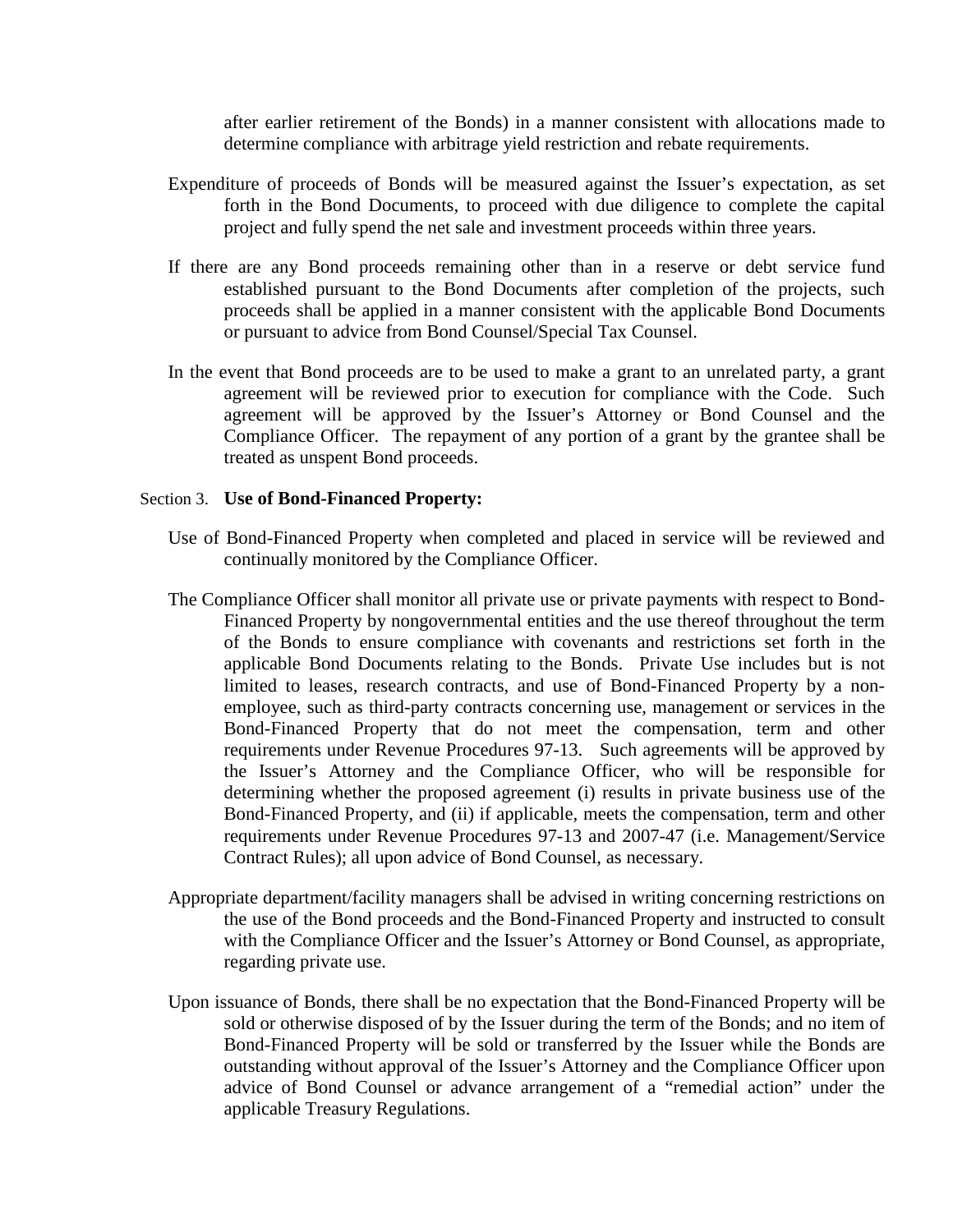- To the extent that the Issuer discovers that any applicable tax restrictions regarding use of Bond proceeds and Bond-Financed Property will or may be violated, the Issuer will consult promptly with Issuer's Counsel/Bond Counsel/Special Tax Counsel to determine a course of action to remediate all nonqualified bonds, if such counsel advises that a "remedial action" is necessary.
- The Issuer acknowledges that any sale, transfer, change in use, or change in users of the Bond-Financed Property may require remedial action or resolution pursuant to the IRS Voluntary Closing Agreement Program (or "VCAP") to assist in resolving violations of the federal tax laws applicable to the Bonds.

## Section 4. **Investments:**

- The Compliance Officer shall manage and supervise the investment of Bond proceeds in compliance with the arbitrage and rebate requirements of the Code and applicable Treasury Regulations.
- Guaranteed investment contracts ("GICs") may be purchased only in accordance with the fair market value provisions of applicable Treasury Regulations, including bid requirements and fee limitations. Certificates of deposit may be purchased only according to the fair market value provisions of applicable Treasury Regulations. The Issuer's Counsel/Bond Counsel/Special Tax Counsel will be consulted before purchasing any other, non-marketable securities and before depositing gross proceeds in any other bank account not explicitly authorized by the Bond Documents.

The Compliance Officer will:

- (i) Maintain a procedure for the allocation of proceeds of the Bonds and investment earnings to expenditures, including the reimbursement of pre-issuance expenditures. (See Section I Expenditure/Use of Proceeds and Section II Use of Financed Property, above).
- (ii) Obtain a computation of the Bond yield for each issue of the Bonds from the Issuer's financial advisor, underwriter or other relevant third party and maintain a system for tracking investment earnings.
- (iii) Coordinate with Issuer staff to monitor compliance by departments with the applicable "temporary period" (as defined in the Code and Treasury Regulations) exceptions for the expenditure of proceeds of the Bonds, and provide for yield restriction on the investment of such proceeds if such exceptions are not satisfied.
- (iv) Ensure that investments acquired with proceeds of the Bonds are purchased at fair market value. In determining whether an investment is purchased at fair market value, any applicable Treasury Regulation safe harbor may be used. (See Section IV. B. above).
- (v) Avoid formal or informal creation of funds reasonably expected to be used to pay debt service on the Bonds without determining in advance whether such funds must be invested at a restricted yield.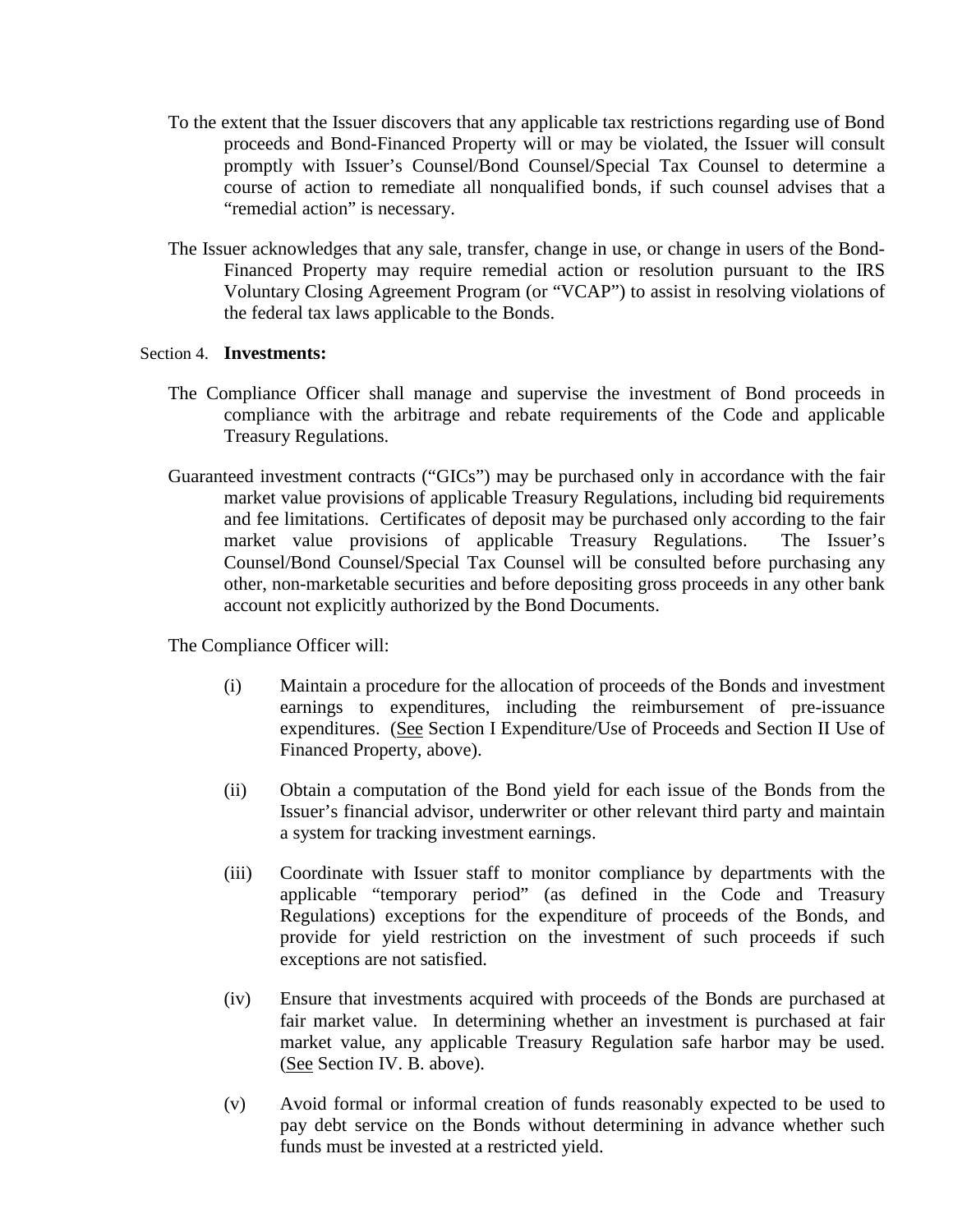- (vi) Consult with Bond Counsel/Special Tax Counsel prior to engaging in any postissuance credit enhancement transactions.
- (vii) Monitor compliance of spending of Bond proceeds with six-month, 18-month or 2-year spending exceptions to the rebate requirement, as applicable.
- (x) Prepare or cause to be prepared a spending exception report or an arbitrage rebate computation (as applicable) for the Bonds upon final expenditure of the Bond proceeds, other than a reserve fund or debt service fund (i.e. after the project is completed and Bond proceeds allocated to the projects have been spent).
- (xi) Cause rebate payments, if due, to be made with Form 8038-T no later than 60 days after (i) each fifth anniversary of the date of issuance of the Bonds and (ii) the final payment or prepayment of the Bonds. The Compliance Officer shall engage a rebate specialist to assist with its rebate obligations.
- (xii) Arrange for timely computation and payment of "yield reduction payments" (as such term is defined in the Code and Treasury Regulations), if applicable.
- (xiii) In the case of any issue of refunding Bonds, coordinate with the Issuer's financial advisor and any escrow agent to arrange for the purchase of the refunding escrow securities, obtain a computation of the yield on such escrow securities and monitor compliance with applicable yield restrictions.

## Section 5. **Continuing Disclosure:**

The Compliance Officer shall be responsible for complying with any continuing disclosure agreements/obligations related to any Bond issue, including making required annual filings, reporting material events and coordinating with any dissemination agent.

## Section 6. **Financial & Other Non-Tax Covenants:**

The Compliance Officer shall be responsible for monitoring and complying with financial and other non-tax covenants and requirements in the Bond Documents, including but not limited to covenants and requirements regarding liquidity, debt coverage, incurrence of additional indebtedness, financial reporting, transfer of property, lien restrictions and loan-to-value ratios.

### Section 7. **Record Management and Retention:**

- Management and retention of records related to Bond issues will be supervised by the Compliance Officer.
- Records for Bonds will be retained for the life of the Bonds, plus any refunding Bonds, plus eleven years (or such longer term as may be required by the state records administrator). [Iowa Code section 372.13(5)(a)] Such records may be in the form of documents or electronic copies of documents, appropriately indexed to specific Bond issues and compliance functions.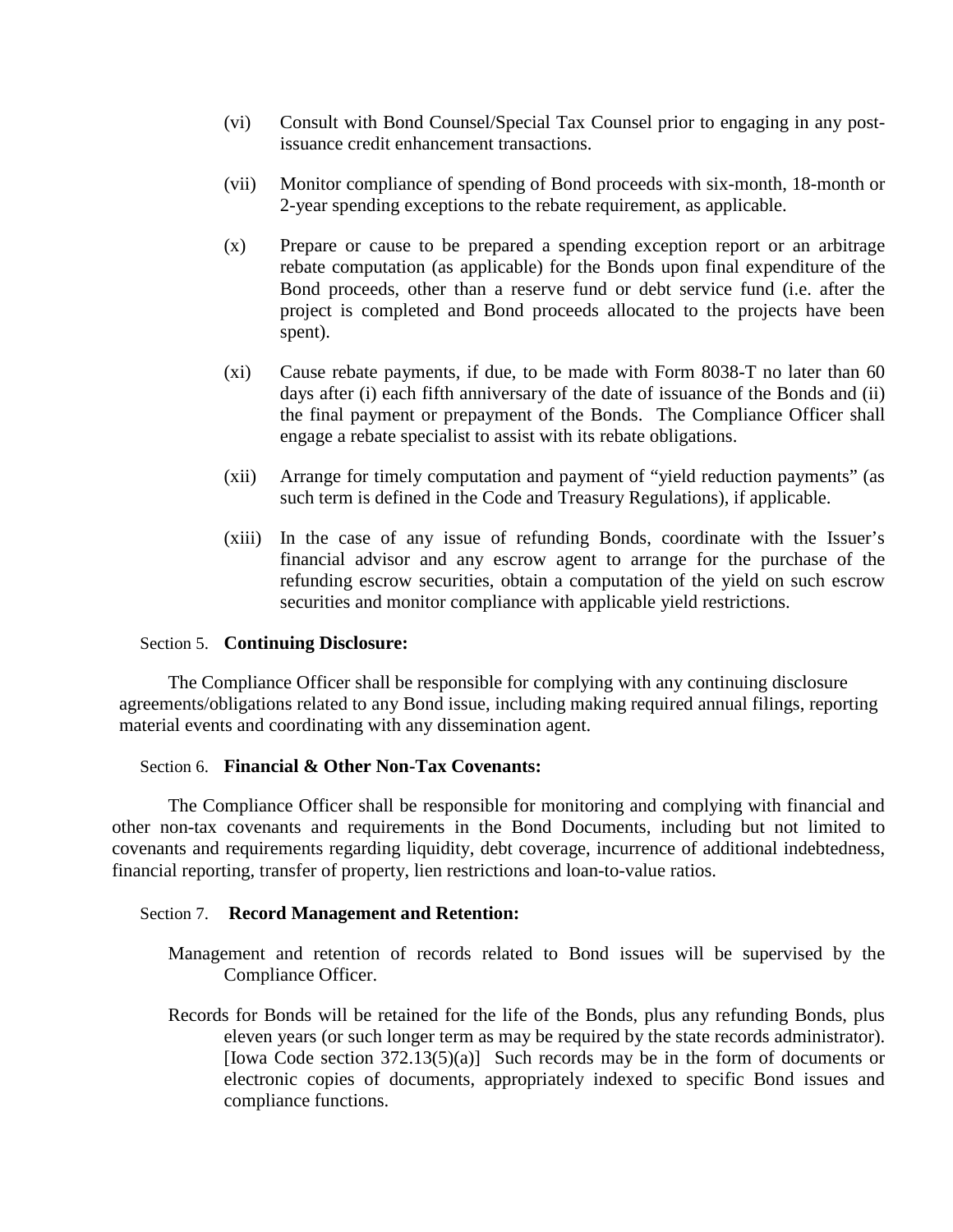- Records pertaining to Bond issuance shall include a transcript of documents executed in connection with the issuance of the Bonds and any amendments, and copies of rebate calculations and records of payments, including Forms 8038-T.
- Records pertaining to expenditures of Bond proceeds and final allocation of Bond proceeds will include requests for Bond proceeds, construction contracts, purchase orders, invoices, payment records, and trustee/paying agent reports. Such documents will include documents relating to costs reimbursed with Bond proceeds.
- Records pertaining to use of Bond-Financed Property shall include all third-party contracts concerning use of the Bond-Financed Property, including (without limitation) leases, use, management or service contracts, and research contracts.
- Records pertaining to investments shall include records of purchase and sale of GICs, certificates of deposit and other investments, and records of investment activity sufficient to permit calculation of arbitrage rebate or demonstration that no rebate is due.
- Records shall include all documents pertaining to IRS communications regarding the Bonds, including audits and compliance questionnaires.

## Section 8. **Overall Responsibility:**

- Overall administration and coordination of these procedures is the responsibility of the Compliance Officer.
- The Compliance Officer shall review compliance with these procedures not less than annually.
- The Issuer understands that failure to comply with these policies and procedures could result in the retroactive loss of the exclusion of interest on Bonds from federal gross taxable income.
- Any violations or potential violations of federal tax requirements shall promptly be reported to the Compliance Officer, and the Issuer will engage qualified consultants and Bond Counsel to further investigate potential violations or recommend appropriate remedial actions, if necessary.

## **CONDUIT BOND POST ISSUANCE PROCEDURES**

It is the policy of the Issuer that for any conduit bonds (the "Conduit Bonds") issued on behalf of a conduit borrower (the "Borrower") the Borrower shall be responsible for and shall establish written procedures in the applicable bond documents for the issuance such Conduit Bonds (the "Conduit Bond Documents") to address ongoing compliance with applicable financial and tax requirements, arbitrage/rebate requirements, remedial actions and other applicable post-issuance requirements of federal tax law throughout the term of the Conduit Bonds (collectively, the "Borrower's Post Issuance Compliance Procedures").

It is the Issuer's policy that the Borrower shall be responsible for compliance with all of the following: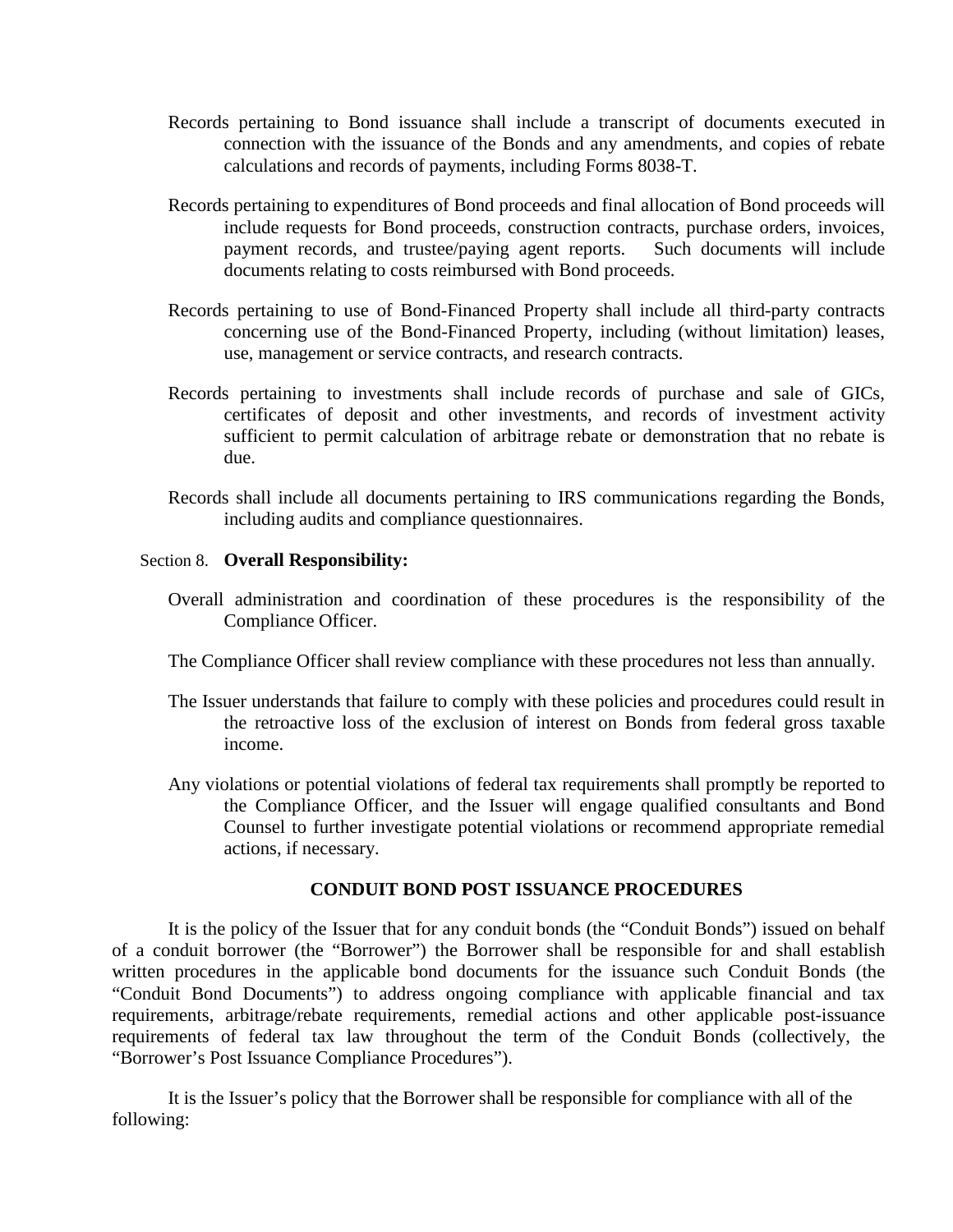# A. **Arbitrage Rebate and Yield Requirements**

- (i) determining the likelihood of complying with an arbitrage rebate exemption;
- (ii) if necessary, engaging the services of a rebate service provider;
- (iii) assuring payment of required rebate amounts, if any, no later than 60 days after each 5 year anniversary of the issue date of the Conduit Bonds, and no later than 60 days after the last Conduit Bond of each issue is paid or redeemed; and
- (iv) during the construction period of each capital project financed in whole or in part by Conduit Bonds, monitoring the investment and expenditure of Conduit Bond proceeds and consulting with the rebate service provider to determine compliance with any applicable exceptions from the arbitrage rebate requirements during each 6-month, 18 months or 2 year spending period, as applicable, following the issue date of the Conduit Bonds.

# B. **Use of Bond Proceeds and Bond-Financed or Refinanced Assets**

- (i) monitoring the use of Conduit Bond proceeds (including investment earnings and including reimbursement of expenditures made before bond issuance) and the use of Bond-financed or refinanced assets (e.g., facilities, furnishings or equipment) (the "Conduit Bond-Financed Property") throughout the term of the Conduit Bonds to ensure compliance with covenants and restrictions set forth in the Conduit Bond Documents:
- (ii) maintaining records identifying the Conduit Bond-Financed Property with proceeds of each issue of Conduit Bonds (including investment earnings and including reimbursement of expenditures made before bond issuance), including a final allocation of Conduit Bond proceeds as described below under "Record Keeping Requirements";
- (iii) consulting with bond counsel and other legal counsel and advisers in the review of any change in use of Conduit Bond-Financed Property to ensure compliance with all covenants and restrictions set forth in the Conduit Bond Documents; and
- (iv) to the extent that the Borrower discovers that any applicable tax restrictions regarding use of Conduit Bond proceeds and Conduit Bond-Financed Property will or may be violated, consulting promptly with bond counsel and other legal counsel and advisers to determine a course of action to remediate all nonqualified bonds, if such counsel advises that a remedial action is necessary.

## C. **Record Keeping Requirement**

- (i) retaining copies of the Conduit Bond closing transcript(s) and other relevant documentation delivered to the Borrower at or in connection with closing of the issue of Conduit Bonds;
- (ii) retaining copies of all material documents relating to capital expenditures financed or refinanced by Conduit Bond proceeds, including (without limitation) construction contracts, purchase orders, invoices, trustee requisitions and payment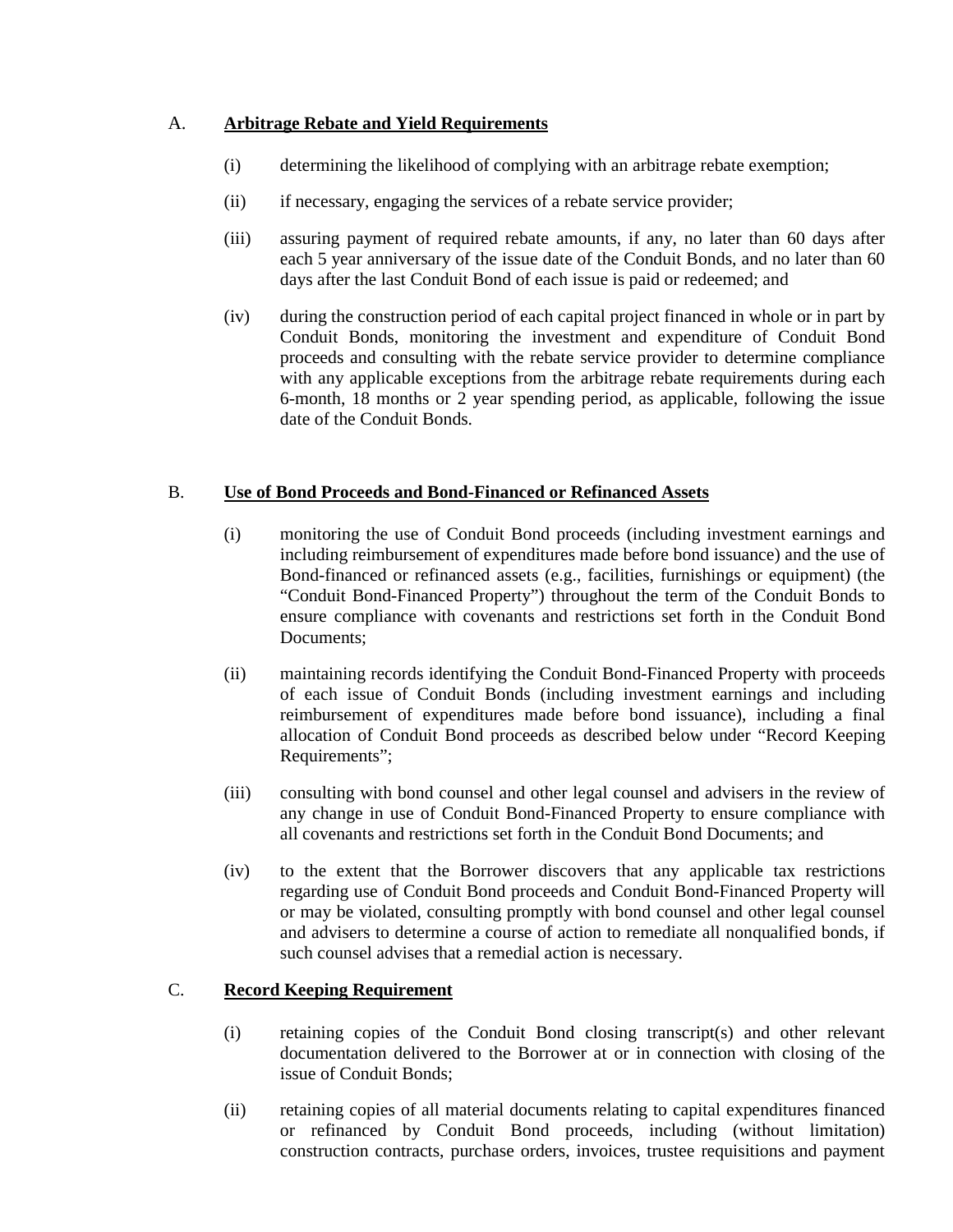records, as well as documents relating to costs reimbursed with Conduit Bond proceeds and records identifying the Conduit Bond-Financed Property, including a final allocation of Conduit Bond proceeds and the Final Completion Report filed pursuant to the Conduit Bond Documents;

- (iii) retaining copies of all records of investments, investment agreements, arbitrage reports and underlying documents, including trustee statements, in connection with any investment agreements, and copies of all bidding documents, if any; and
- (iv) ensuring the required 8038 forms (including 8038-T forms) are filed on a timely basis.

## **EXHIBIT 1**

## **REIMBURSEMENT RULES SUMMARY**

Following is a general summary of the requirements relating to Bonds (or a portion thereof) that are issued to reimburse expenditures that were paid prior to the date of issuance of such Bonds.

Subject to certain exceptions set forth below, the Bond proceeds cannot be used to reimburse expenditures paid more than 60 days prior to the adoption of the declaration of official intent/reimbursement resolution by the Issuer, which must contain:

- a general functional description of the property to which the reimbursement relates or an identification of the fund or account from which the expenditure is to be paid and a general functional description of the purposes of such fund or account; and
- the maximum principal amount of tax-exempt bonds to be issued.

Reimbursement allocations must be made in writing and not later than 18 months after the later of (i) the date on which the original expenditure is paid, or (ii) the date on which the property for which the original expenditure was made is placed in service or abandoned, but in any case not more than three years after the date on which the original expenditure is paid.

There are exceptions to the general 60-day rule described above for "de minimis" amounts (not in excess of the lesser of \$100,000 or 5% of proceeds of the Bonds) and for "preliminary expenditures" (such as architectural, engineering, surveying, soil testing and similar costs and costs of issuance that are incurred prior to acquisition, construction or rehabilitation but not including land acquisition and site preparation), so long as such preliminary expenditures do not exceed 20% of the aggregate issue price.

**NOTE: This is only a summary of current law as of the Date of this Policy, and special rules may also apply. Additionally, the requirements may be amended or revised from time to time. The Issuer should consult with Bond Counsel/Special Tax Counsel, as necessary.**